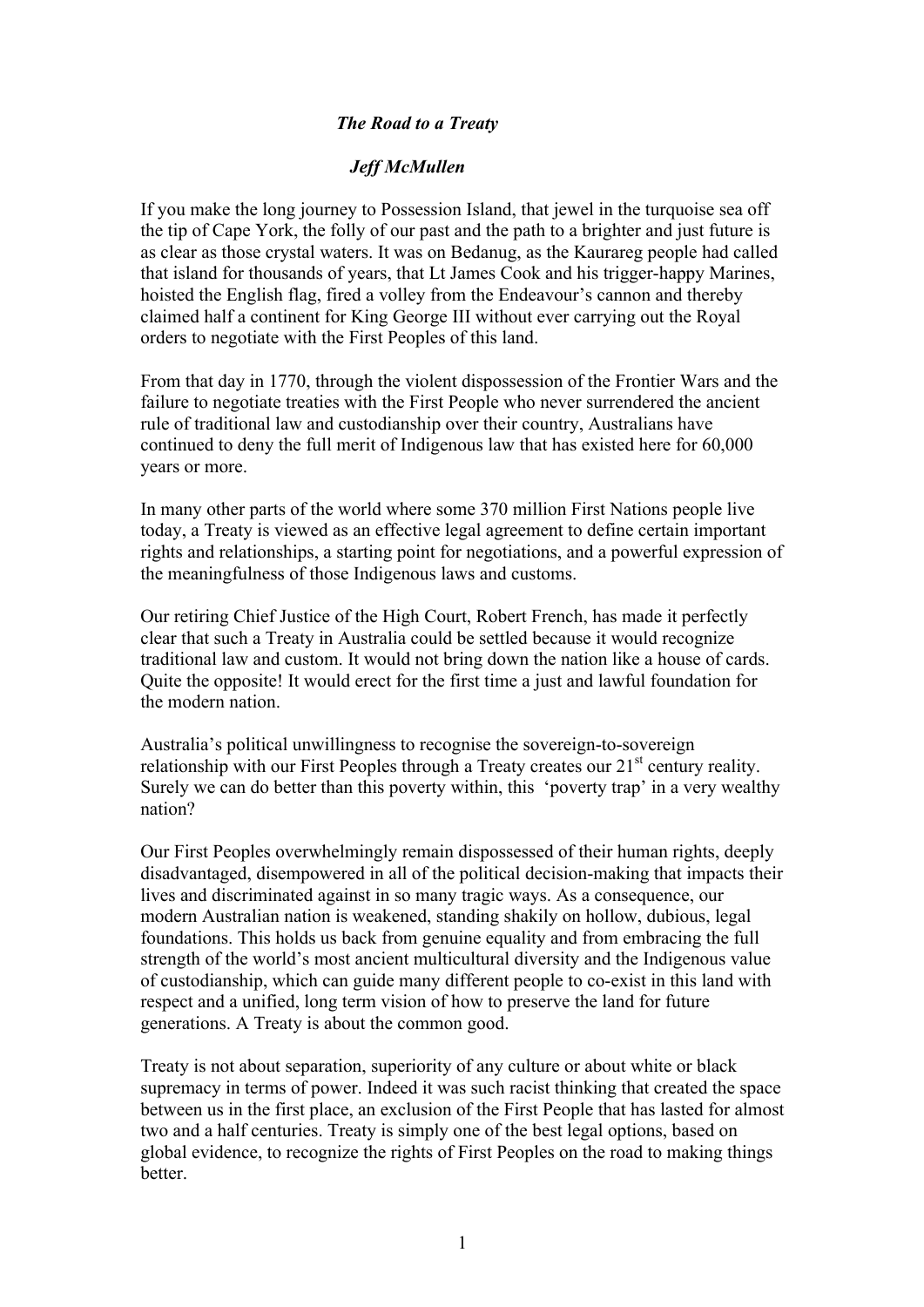Of all British Commonwealth nations with First People, Australia stands alone with a racist Constitution that permits discrimination and in the absence of a Treaty historic injustices continue unchecked. What a contrast to Canada where Section 35 of the Constitution recognizes Aboriginal people and reaffirms their Treaty rights. This illustrates how negotiation of Treaties and Constitutional reform need not be mutually exclusive, however minimalist Constitutional change without even a nondiscrimination clause as currently discussed by Australian Government does not come close to the substantive change sought by most Indigenous people through the Treaty process. Either option requires leadership, mutual good will and political trust. Given the *Realpolitik,* the centuries old pattern of political treachery by Australian Governments towards Indigenous people, I agree with the late and great Aboriginal writer, Kevin Gilbert, who wrote "Because a white man'll never do it."

We need a heart transplant in our national leadership. We need far more courageous and visionary Prime Ministers of the calibre of Canada's Prime Minister, Justin Trudeau or the United States President, Barack Obama. These leaders have raised great hope among First Peoples by listening to the priorities of their sovereign equals, the Native American and Indigenous Chieftains of North America. On Obama's watch, the rights of Native Americans have improved dramatically through a direct sovereign-to-sovereign negotiation process based on the relationships defined in more than 350 treaties. Obama's Administration has delivered 3.3 billion dollars in compensation to tribes that had lost their just entitlement for the resources taken from their lands over the past century alone.

This leads me to my major proposal. To end the continuing tragedy of the poverty and widespread inequality endured by our First People in their own land, a national Treaty should recognise Indigenous law and custom, immediately settle the remaining Native Title claims stuck in the courts and also guarantee Aboriginal and Torres Strait Islander people the sub-surface mineral rights to the wealth of their lands. My logic is that the depths of poverty, welfare dependence, chronic illness, housing shortages, unemployment, over-incarceration and suicide impacting so many of Australia's 750,000 Indigenous people, can only be overcome through a transformational shift of some of the bounty of this land that is rightfully theirs. Currently there are vast tracts of Commonwealth land that can be acquired by State Governments and sold off as they please. Although Indigenous people are viewed in Australian law as having title to about 30% of the landmass, in most cases they are not able to benefit through just compensation for the mining and other uses of their land and waters. Instead of another century of welfare dependency and poverty we need a transformational Treaty that empowers the First People and establishes a democratically elected body that represents their interests, advises Governments and works on a collaborative plan for a brighter future.

The necessity for such a sovereign-to-sovereign relationship, expressed in a Treaty, is underscored by thirty years of evidence gathered by Professors Stephen Cornell and Joseph Kalt in the Harvard Project on American Indian Economic Development. I have not only spoken to these people and studied the evidence closely, I have seen the transformation of the lives of millions of Native Americans. When I arrived in the US as an ABC correspondent in 1972 and met up with the American Indian Movement at Wounded Knee in 1973, Russel Means of the Oglala Sioux told me that Native